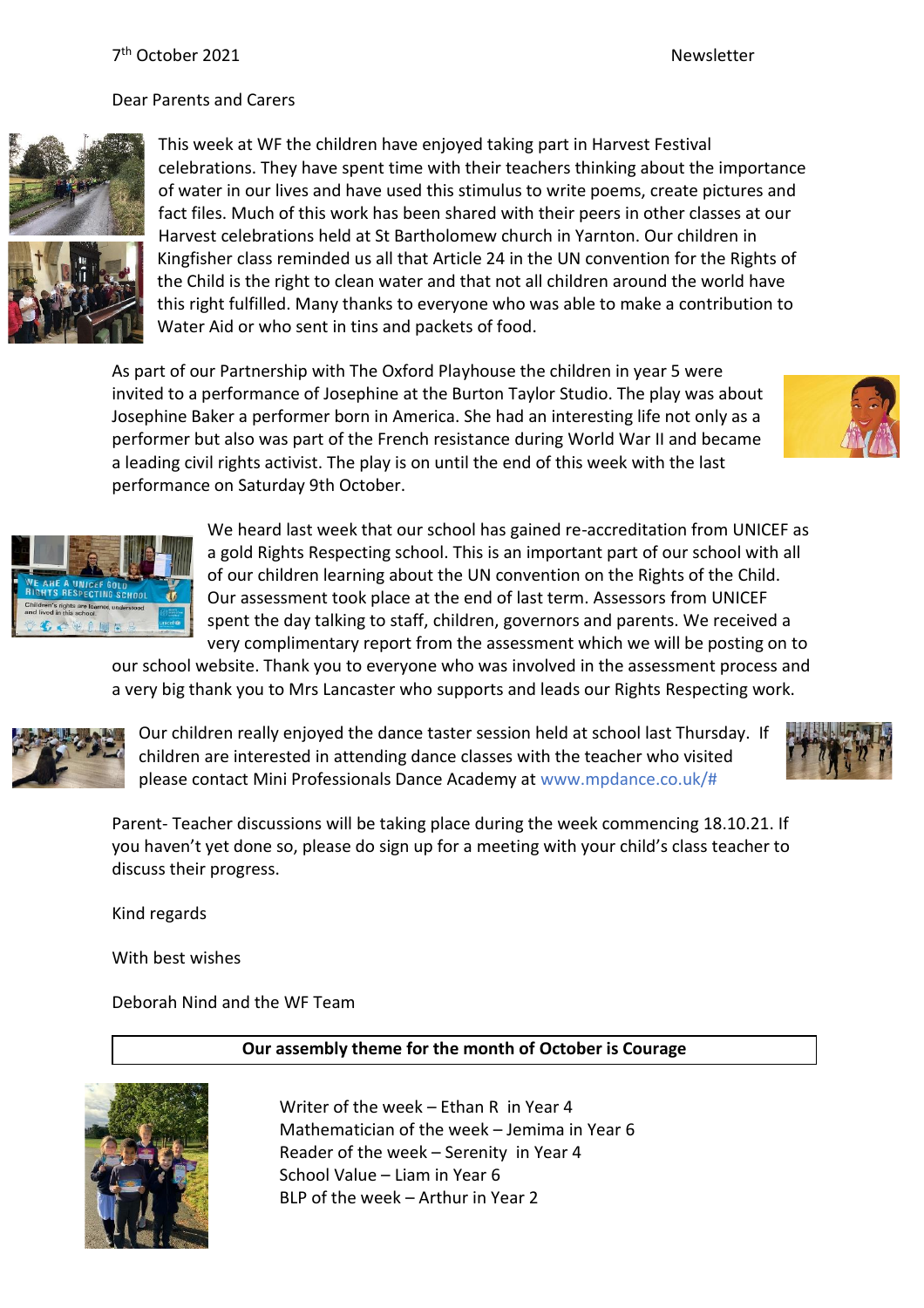Congratulations to the following children who have reached their 25 nights of reading at home: Senay, Elliott in Kingfishers. Tilly & Simon in Nightingales. Tilly, Alex, Everest, Ruby, Emeran, Felicity, Esme, Eva & Joshua in Swallows. Nate, Serenity, Amelia, Dexter, Charlotte, Tom & Riley in Owls. Ethan R, Isla, Enid, Evan, Evie & Amelia in Red Kites. Josh, Cerys, Hollie, Georgia & Tymek in Kestrels. Liam & Oscar in Peregrine Falcons. Charlotte, Grace, Maggie, Jemima & Oliver in Sky Larks.

### **Attendance**

### **EVERY SCHOOL DAY COUNTS!**

There are only 190 statutory school days in one year and 175 days (weekends and school holidays) available to use for holidays. Parents should avoid taking their children out of school during term time in order to go on holiday.

| <b>Class</b>      | Attendance for 27.09.21 - 01.10.21 |
|-------------------|------------------------------------|
| Eagles            | 100%                               |
| Kestrel           | 98.31%                             |
| Kingfishers       | 98.75%                             |
| Nightingales      | 100%                               |
| Owls              | 93.33%                             |
| Peregrine Falcons | 94.17%                             |
| <b>Red Kites</b>  | 97.92%                             |
| Robins            | 97.89%                             |
| Sky Larks         | 97.66%                             |
| Swallows          | 99.23%                             |
| Wrens             | 97.66%                             |
| Total             | 97.67%                             |

# **Breakfast Club**

Breakfast club runs every day from 07:30 – 08:45 in the Howard Hillsdon building (old playgroup). The children enjoy a range of breakfast cereals, fruit juices, yoghurts and toast, followed by the opportunity to play indoor games. The cost is £5.00 per child. If you would like your children to take part in breakfast club, **please see the staff in the office to book prior to attendance, the office is now taking bookings for this term.**

### **Individual School Photographs**

The children had their individual school photographs taken yesterday. You should have received an email and a hard copy from Tempest with the photograph and ordering instructions, please order them online by Wednesday 20<sup>th</sup> October.

### **Robins & Wrens Pumpkin Patch**

Robins and Wrens are going to make a pumpkin patch in the garden! If you would like to donate pumpkins for this could you bring them in from Monday 4th October.

### **Morrisons Good to Grow Scheme**

We are participating in Morrisons Good to Grow Gardening Scheme, where the school will receive gardening equipment. If you shop online or instore at Morrisons you can collect points for our school, if you shop at Morrisons and would like to help the school get some more gardening equipment, please do the following:

1. Sign up to MyMorrisons today. Simply go to mymorrisons.com or download the MyMorrisons app

2. Once registered you can collect Grow Tokens for any shopping you do online or in store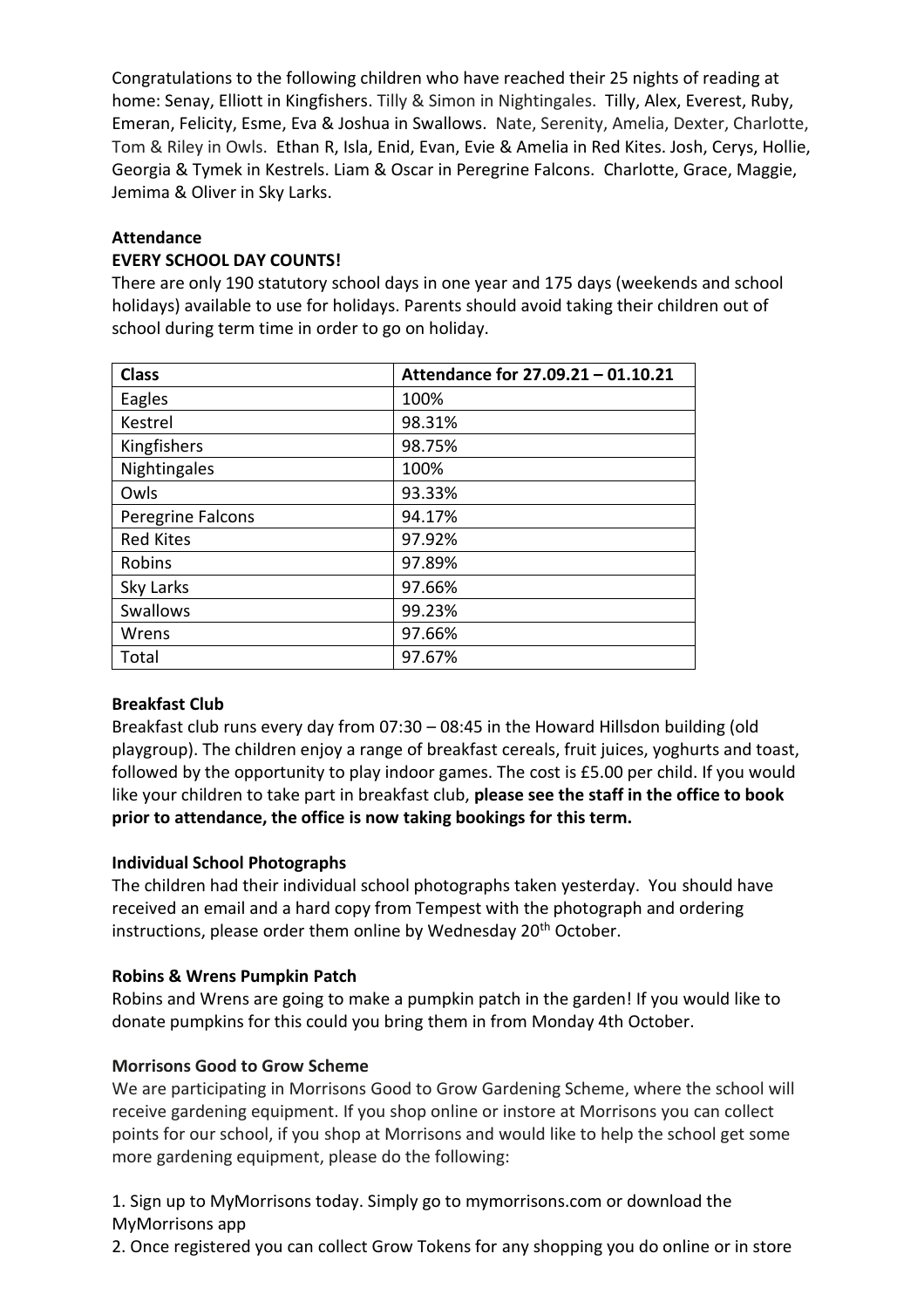3. On your first visit to MyMorrisons you'll be asked to select the school you'd like to donate your Grow Tokens to

4. Then after each shop log onto your MyMorrisons account and donate

# **News from the PTA**

Just a reminder that the PTA AGM is booked for Thursday 7th October at 7.30pm in the school hall. We are planning to offer zoom invites too, if you would like to attend either in person or virtually please email us at [williamfletcherschoolpta@gmail.com](mailto:williamfletcherschoolpta@gmail.com) to confirm your attendance.

We are still in need of a new chair or co-chairs for the PTA.

Words from our current chair Steph "This is a wonderful way to help support our children and school. Please do get in touch with me if you are interested. I didn't know anything about the PTA before I became chairperson and I have really enjoyed getting involved. No prior experience is necessary just a capacity to work with the the PTA team and the school. Our current secretary and treasurer are amazing and will help you all the way. The active members are knowledgeable and keen to try new and old things. If you are even slightly tempted I can assure you it's a very rewarding role"

To speak with Steph or get more information on the role please email [williamfletcherschoolpta@gmail.com](mailto:williamfletcherschoolpta@gmail.com)

# **Events at Yarnton Royal British Legion**

The Royal British Legion have a few events coming up, and it would be great to have lots of local people at these events, please see below for the details:

### **Halloween Disco**

Friday 29th Oct, Starts at 8pm.

Fun for all the family! Prizes for best costumes (Children and Adults!)

£2 per ticket, or £5 per Family. Tickets available now from the British Legion or contact Jo Coffey (jovarney2001@yahoo.co.uk).

### **Christmas Craft and Gift Fair**

Sunday 7th Nov, 11am - 2pm

Lots of stalls selling homemade goodies, including Wreaths, wooden gifts, chocolate products, preserves, bath and body products and lots more! Refreshments will also be available.

### **Step 2 Dance Lessons**

A local dance company Step 2 that comes into school has lots of lessons for all range of ages. Please see website below for further details: [Step 2 Dance Oxford Homepage](https://www.step2dance.co.uk/home) — STEP 2 DANCE

### **Yarnton Youth Netball**

Open to boys and girls in years 3, 4, 5 & 6 from William Fletcher School. Training is on Wednesdays at the school, after school until 4pm. Places are limited, and if you are interest in your child taking part please email [yarntonyouthnetball@gmail.com](mailto:yarntonyouthnetball@gmail.com) for more details. This year we will be asking all youngsters involved to become members of England Netball for a small one-off fee, so that we can run the session as part of Yarnton Netball Club.

# **Yarnton Blues FC U9s (September 2021)**

Yarnton Blues Football Club – U9s are looking for players for next season (starting September 2021). If your child will still be aged 8 on August 31st 2021 and would be interested in joining the team, we have spaces available at the moment. Training sessions take place on Wednesdays at 17:30 at Yarnton Park, off Rutten lane.